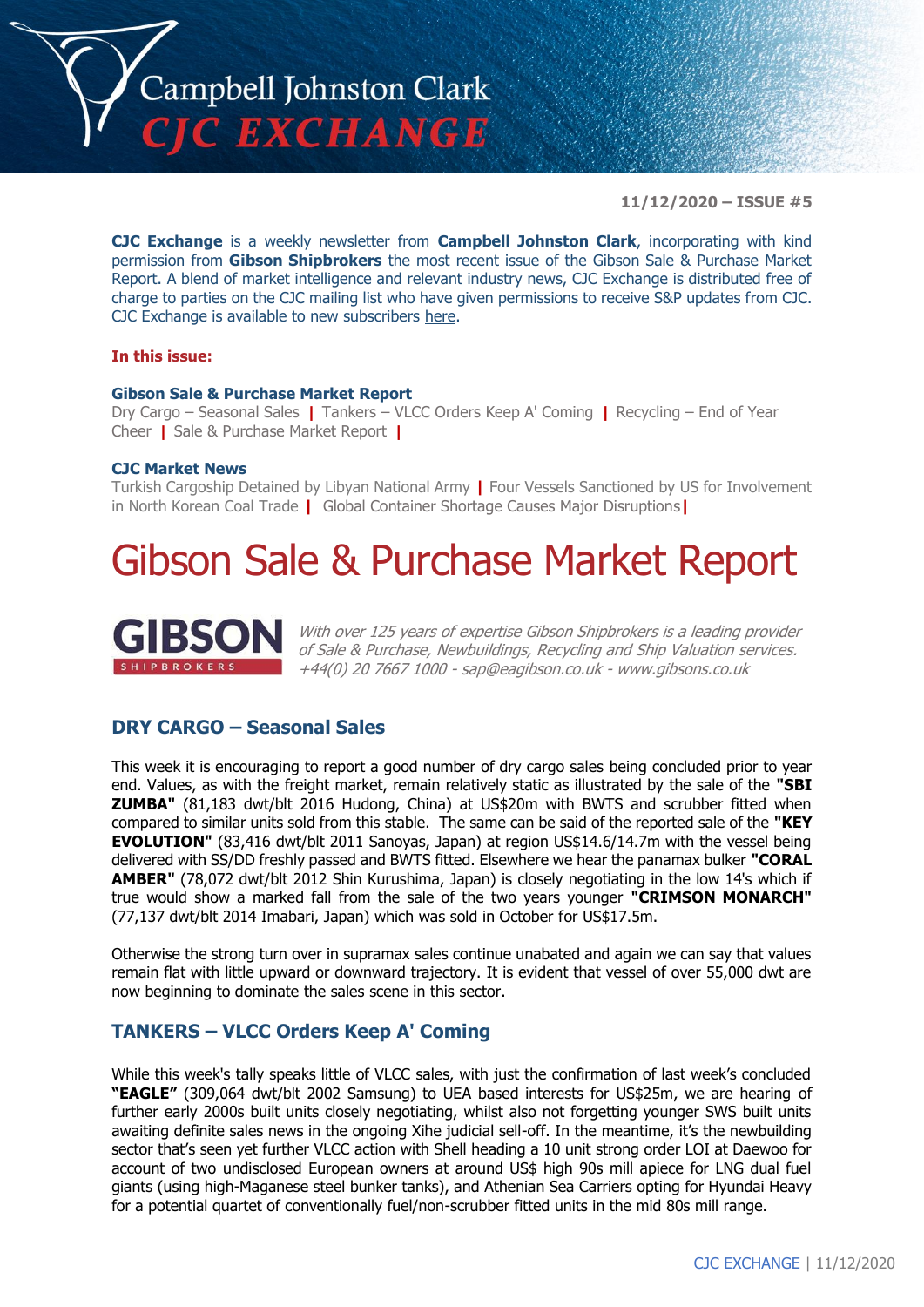

Elsewhere the products sector has seen a relatively robust price has been paid by Marflet for the **"NORD PEARL"** (50,096 dwt/blt 2009 SPP) at US\$ low 16m, albeit with the benefit of a BWTS and Scrubber fitted, which follows their purchase of the **"EVINOS"** (49,997 dwt/blt 2013 STX Jinhae) at US\$23m wth BWTS fitted as well. As the week has drawn to a close there is fresh market chatter the clean trading LR1 quartet **"NORDMARS"** + "**NORDMERKUR"** + **"NORDNEPTUN"** + **"NORDVENUS"** (74,999 dwt/blt 2004 Hyundai Ulsan) seling for US\$10.25m each, all having passed SS last year but no BWTS fitted. However, no buyer has been revealed as yet.

### **RECYCLING – End of Year Cheer**

With the end of year in sight, all Sub-Cont markets as well as Turkey seem to be gearing up for a festive splurge with prices firming everywhere. Now that Bangladesh is back and flexing its muscles again, which has given a boost to rates across the board, we expect them to begin taking the lion's share of tonnage going forwards, especially as their levels are in excess of US\$ 400. Sinokor have been active and are taking advantage of current good levels by disposing of some of their LNG tonnage. One of their vintage units which has been laid up the **"PACIFIC ENERGY"** has been sold region US\$ 451 basis delivery under tow, but no destination has been revealed yet. Usually Indian breakers will be aggressive for these types because of the high non-ferrous content in such units, but with Bangladesh looking to buy tonnage she may well end up in Chattogram. There is also talk of a second LNG of theirs being sold but no details yet.

### **Gibson Sale & Purchase Market Report**

| <b>Vessel Name</b>                 | <b>DWT</b> | <b>Built</b>   | Yard                                      | <b>Buyers</b>                   | <b>Price</b><br>(\$/m) | <b>Notes</b>                                  |
|------------------------------------|------------|----------------|-------------------------------------------|---------------------------------|------------------------|-----------------------------------------------|
|                                    |            | <b>BULKERS</b> |                                           |                                 |                        |                                               |
| <b>GAIA CELERIS</b>                | 229,045    | 2006           |                                           | Namura (JPN) Singaporean buyer  | 11.8                   | SS+BWTS due<br>4/21.                          |
| <b>BULK HARVEST + BULK JOYANCE</b> | 175,617    | 2012           | Jinhai (CHN)                              | <b>HNA Technology</b>           | 22.2 each              |                                               |
| <b>SANGEET</b>                     | 95,671     | 2012           | Imabari (JPN) Polembros                   |                                 | 15.5                   | <b>BWTS fitted.</b>                           |
| <b>KEY EVOLUTION</b>               | 83,416     | 2011           |                                           | Sanoyas (JPN) Undisclosed buyer | 14.7                   | SS+BWTS psd<br>12/20.                         |
| <b>SBI LYNX</b>                    | 82,012     | 2018           | <b>Jiangsu</b><br>Newyangzi<br>(CHN)      | <b>Transocean</b>               | 22                     | $BWTS +$<br>Scrubber fitted.                  |
| <b>SBI ZUMBA</b>                   | 81,183     | 2016           | <b>Hudong</b><br>Zhonghua<br>(CHN)        | <b>Undisclosed buyer</b>        | 20                     | $BWTS +$<br>Scrubber fitted.<br>SS due 10/21. |
| <b>ADS ARENDAL</b>                 | 76,830     | 2004           | Sasebo (JPN)                              | <b>Undisclosed buyer</b>        | high 7s                | <b>BWTS fitted.</b>                           |
| <b>RED ROSE</b>                    | 76,629     | 2003           |                                           | Imabari (JPN) Chinese buyer     | 6.8                    | DD due 3/21.<br>No BWTS.                      |
| <b>SBI ORION</b>                   | 63,500     | 2015           | Chengxi<br>(CHN)                          | <b>Undisclosed buyer</b>        | 16.1                   | SS psd 11/20.<br><b>BWTS fitted,</b>          |
| <b>SBI TETHYS</b>                  | 61,190     | 2016           | <b>NACKS (CHN)</b>                        | Thai Thoreson                   | 18.25                  | SS due 6/21.<br><b>BWTS fitted.</b>           |
| <b>OUEEN JHANSI</b>                | 58,758     | 2007           | <b>Tsuneishi</b><br>Zhoushan<br>(CHN)     | Indonesian buyer                | 7.5                    | No BWTS.                                      |
| <b>OATAR SPIRIT</b>                | 57,000     | 2009           | Qingshan<br>(CHN)                         | Undisclosed buyer               | 7.4                    | DD due 8/21.                                  |
| <b>GLOVIS MADRID</b>               | 56,605     | 2013           | <b>Tianjin</b><br><b>Xingang</b><br>(CHN) | Chinese buyer                   | 9.7                    | DD due 2/21.<br><b>BWTS fitted.</b>           |

## **S&P SALES**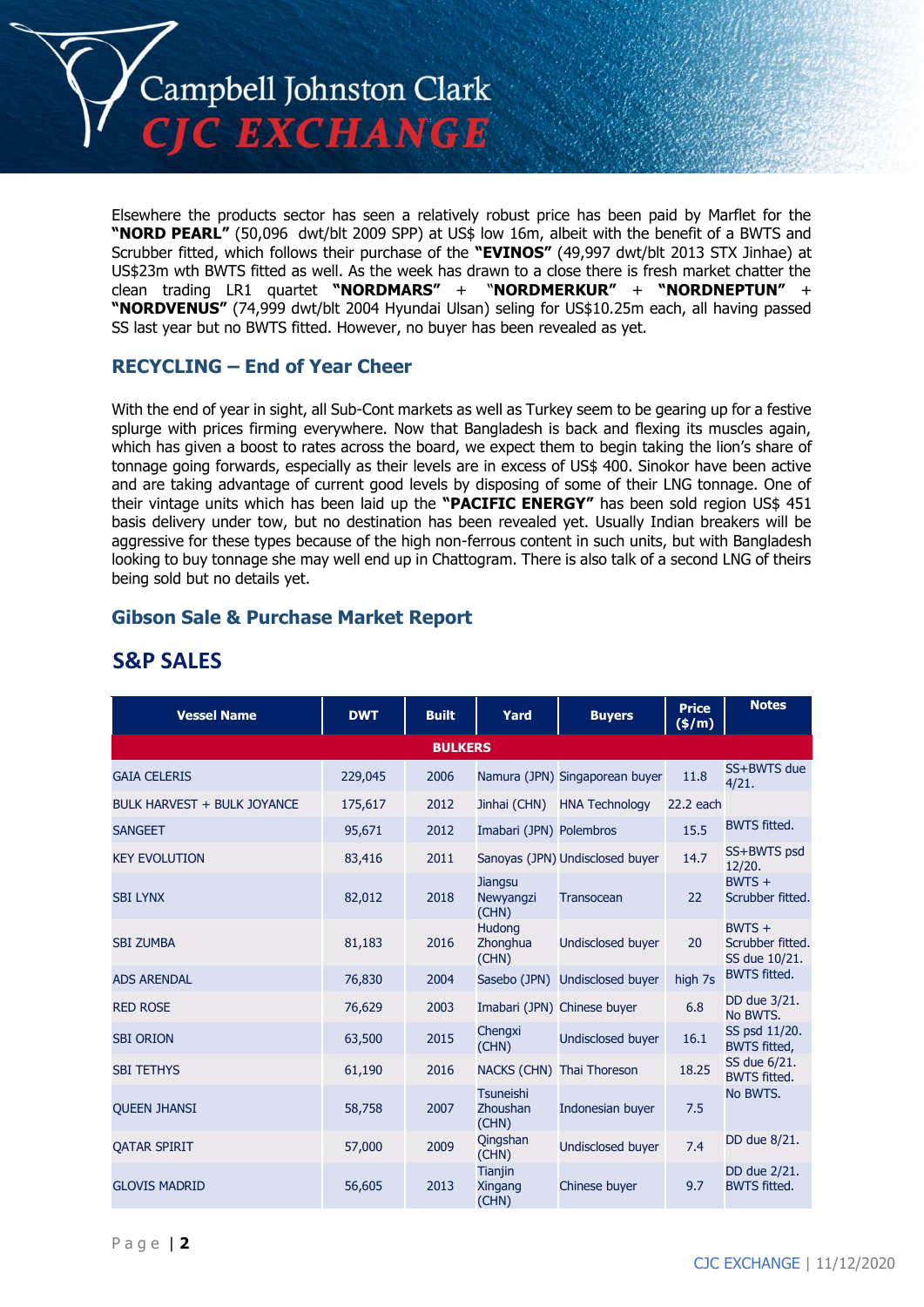# Campbell Johnston Clark<br>CJC EXCHANGE

| <b>PANGEA</b>                               | 55,660  | 2012           | Hyundai Mipo<br>(KRS)                    | <b>Undisclosed buyer</b>                 | 9.8               | SS+BWTS due<br>9/21.                                          |
|---------------------------------------------|---------|----------------|------------------------------------------|------------------------------------------|-------------------|---------------------------------------------------------------|
| <b>LOUISE B</b>                             | 55,625  | 2011           | Hyundai<br>Vinashin<br>(VNM)             | <b>Undisclosed buyer</b>                 | 9.6               | SS due 11/21.                                                 |
| <b>ORIENT IRIS</b>                          | 55,464  | 2014           | Kawasaki<br>(JPN)                        | <b>Greek buyer</b>                       | 14.5              | <b>BWTS fitted.</b>                                           |
| <b>AZZURA</b>                               | 52,050  | 2004           | I H I (JPN)                              | Chinese or<br>Indonesian buyer           | mid 6             | <b>BWTS fitted.</b>                                           |
| <b>GIOVANNA</b>                             | 34,146  | 2011           | Dae Sun<br>(KRS)                         | Lebanese buyer /<br><b>Janchart</b>      | 8.45              | SS+BWTS due<br>5/21. Tier II.<br><b>Atlantic</b><br>delivery. |
| <b>BALTIC HARE</b>                          | 31,887  | 2009           | Hakodate<br>(JPN)                        | <b>Undisclosed buyer</b>                 | 7.8               | <b>BWTS fitted.</b><br>Logger.                                |
|                                             |         | <b>TANKERS</b> |                                          |                                          |                   |                                                               |
| <b>EAGLE</b>                                | 309,064 | 2002           | Samsung<br>(KRS)                         | <b>UAE</b> buyer                         | 25                | SS due 10/21.                                                 |
| <b>ENERGY TRIUMPH</b>                       | 157,470 | 2018           | Hyundai<br>Samho (KRS)                   | <b>CSSC Shipping</b>                     | 45                | Basis 10 years<br>BB back. Re-<br>purchase<br>obligation.     |
| NORDMARS + N'MERKUR +<br>N'NEPTUN + N'VENUS | 74,999  | all 2004       | (KRS)                                    | Hyundai Ulsan Undisclosed buyer          | 10.25<br>each     | All SS psd<br>2019. No<br>BWTS.                               |
| <b>NORD PEARL</b>                           | 50,096  | 2009           | <b>SPP Sacheon</b><br>(KRS)              | <b>Marflet</b>                           | low <sub>16</sub> | Deepwell.<br>$BWTS +$<br>Scrubber fitted.                     |
| <b>NORIENT SCORPIUS</b>                     | 40,429  | 2009           | Constantza<br>(RUM)                      | Augusta Due                              | 13.5              | IMO III.<br>Deepwell.<br>Already<br>renamed.                  |
| <b>BALTIC ADVANCE</b>                       | 37,330  | 2006           | Hyundai Mipo<br>(KRS)                    | European buyer                           | 8.5               | Ice 1B.<br>SS+BWTS due<br>2/21. Sale &<br>lease back.         |
| <b>STOLT BOTAN</b>                          | 11,553  | 1998           |                                          | Fukuoka (JPN) Undisclosed buyer          | 3                 | Stainless Steel.<br>DD due 2/21.                              |
| <b>WOOSHIN ACE</b>                          | 6,575   | 1998           | Murakami<br>Hide (JPN)                   | S.Korean buyer                           | 1.6               | IMO II/III.<br>StSt+Zinc<br>coating.                          |
|                                             |         |                | <b>CONTAINERS / RO-RO / REEFER / PCC</b> |                                          |                   |                                                               |
| <b>TEAL HUNTER</b>                          | 52,300  | 2010           | CSBC<br>(TWN)                            | Wan Hai Lines                            | 18                | 4043 TEU.<br>Gearless, SS<br>psd 3/20.                        |
| <b>MORGANA</b>                              | 51,693  | 2010           | Hyundai<br>Samho (KRS)                   | <b>Asian Spirit</b><br><b>Steamships</b> | 14.3              | 4255 TEU.<br>Gearless. SS<br>psd 5/20.                        |
| <b>ALLEGRO N</b>                            | 46,999  | 2014           | Guangzhou<br>Wenchong<br>(CHN)           | Undisclosed buyer                        | 13.5              | 3421 TEU.<br>Geared.                                          |
| NORDSPRING + NORDWINTER                     | 46,250  | 2007+2008      | <b>STX Jinhae</b><br>(KRS)               | <b>MPC</b>                               | 11 each           | 3586 TEU.<br>Gearless.                                        |
| <b>CASTOR N</b>                             | 41,850  | 2007           | Szczecinska<br>(POL)                     | <b>Undisclosed buyer</b>                 | $\boldsymbol{9}$  | 3091 TEU.<br>Geared.                                          |
| <b>BOMAR SPRING + TELEMANN</b>              | 39,000  | both 2006      | Gdynia -<br>Gdansk (POL)                 | <b>MSC</b>                               |                   | 2732 TEU.<br>7.5 each Geared. SS due<br>8/21.                 |
| <b>FILOMATHIA</b>                           | 23,200  | 2020           | <b>Jiangsu</b><br>Newyangzi<br>(CHN)     | Chinese buyer                            | 23                | 1800 TEU.<br>Gearless.                                        |
| <b>NEWBUILDING ORDERS</b>                   |         |                |                                          |                                          |                   |                                                               |

| <b>Ordering Client</b> | Vessel Type Size / No. Shipyard | <b>Delivery</b> | <b>Price</b>  | <b>Notes</b> |
|------------------------|---------------------------------|-----------------|---------------|--------------|
|                        | of units (Country)              |                 | $\vert$ (\$m) |              |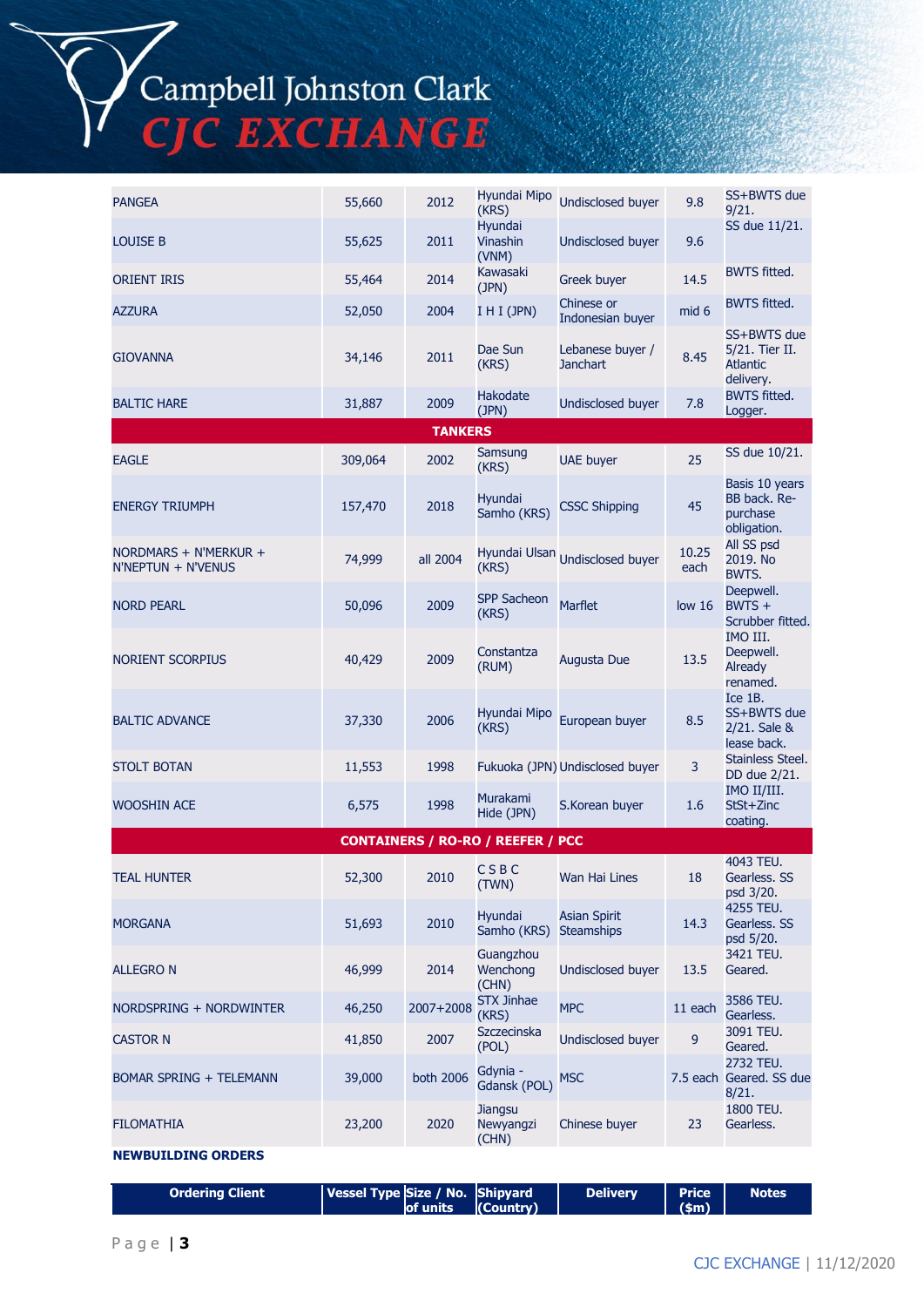# Campbell Johnston Clark<br>CJC EXCHANGE

|                                 |                  | <b>BULKERS</b>                     |                                          |           |                 |                                                                  |
|---------------------------------|------------------|------------------------------------|------------------------------------------|-----------|-----------------|------------------------------------------------------------------|
| <b>CSSC Leasing</b>             | Post-panamax     | $x^2+2$                            | 85,000 dwt Shanhaiguan<br>(CHN)          | 2022      |                 |                                                                  |
| <b>Zhongxin Shipping</b>        | <b>Bulker</b>    | 10,000 dwt<br>$\times 1$           | Penglai<br>Zhonabai<br>Jinglu (CHN)      | 2021      |                 | <b>Domestic</b><br>trade.                                        |
|                                 |                  | <b>TANKERS</b>                     |                                          |           |                 |                                                                  |
| 2 x European owners (c/o Shell) | <b>VLCC</b>      | x <sub>10</sub>                    | 318,000 dwt DSME (KRS)                   | 2023-2024 | reg 100         | LOI. LNG dual<br>fuel.                                           |
| <b>Athenian Sea Carriers</b>    | <b>VLCC</b>      | 318,000 dwt Hyundai HI<br>$x$ 2+2  | (KRS)                                    | 2022-2023 | 85-87           | No scrubber.                                                     |
| Daitoh Trading                  | <b>Chemicals</b> | 16,000 dwt<br>x 2                  | Usuki (JPN)                              | 2023      |                 | Stainless Steel.<br>Tier II.                                     |
|                                 |                  |                                    | <b>CONTAINERS / RO-RO / REEFER / PCC</b> |           |                 |                                                                  |
| Shoei Kisen                     | Containership    | 23,000 TEU<br>$x_6$                | Imabari (JPN)                            | 2023      | est xs 150      | LOI. Against<br><b>TC</b> to Ocean<br><b>Network</b><br>Express. |
| <b>MSC</b>                      | Containership    | 23,000 TEU Jiangnan /<br>$x$ 5-6   | Yangzijiang /<br><b>Hudong</b><br>(CHN)  | 2023      | est 145-<br>150 | Scrubber fitted.                                                 |
| Capital Maritime & Trading Corp | Containership    | 13,000 TEU Hyundai HI<br>$x 5 + 5$ | (KRS)                                    | 2022-2023 |                 | LOI. Option to<br>upgrade to<br>LNG dual fuel.                   |
| Capital Maritime & Trading Corp | Containership    | $x 5+5$                            | 13,000 TEU Samsung HI<br>(KRS)           | 2022-2023 |                 | LOI. Option to<br>upgrade to<br>LNG dual fuel.                   |
| CMB (Delphis)                   | Containership    | 6,000 TEU x<br>$2 + 6$             | <b>Qingdao</b><br>Yangfan<br>(CHN)       | 2022-2023 |                 | Ice 1A.                                                          |
| <b>CK Line</b>                  | Containership    |                                    | 1,800 TEU x Hyundai Mipo<br>(KRS)        | 2022      |                 |                                                                  |
|                                 |                  | <b>GAS</b>                         |                                          |           |                 |                                                                  |
| <b>Evalend Shipping</b>         | <b>LPG</b>       | x <sub>2</sub>                     | 40,000 cbm Hyundai Mipo<br>(KRS)         | 2022-2023 | 45.5            | Conventional<br>spec.                                            |

### **Recycling Activity**

| <b>Vessel Name</b>                 | <b>BUILT</b> | <b>DWT</b>             | <b>LWT</b> | <b>Delivery</b>         | <b>Price</b><br>$($/$ lwt $)$ | <b>Notes</b> |
|------------------------------------|--------------|------------------------|------------|-------------------------|-------------------------------|--------------|
|                                    |              | <b>VLOC</b>            |            |                         |                               |              |
| <b>STELLAR NEPTUNE</b>             | 1993 / Japan | 291,435                | 39,941     | as-is Labuan            | 422                           |              |
|                                    |              | <b>CAPESIZE</b>        |            |                         |                               |              |
| <b>LILA PORTO</b>                  | 1996 / Japan | 171,090                | 21,221     | India                   | 273                           | old sale     |
|                                    |              | <b>CHEMICAL TANKER</b> |            |                         |                               |              |
| <b>GULF ADVENTURE</b>              | 1994 / Korea | 9,214                  | 3,551      | as-is Khor Fakkan       | 390                           |              |
|                                    |              | <b>TANKER</b>          |            |                         |                               |              |
| <b>UNIT STAR</b>                   | 1980 / Japan | 6,048                  | 2,020      | India                   | 360                           |              |
|                                    |              | <b>LPG</b>             |            |                         |                               |              |
| <b>OUEEN PHENIX</b>                | 1996 / Korea | 7,027                  | 3,381      | India                   | 483                           |              |
|                                    |              | <b>LNG</b>             |            |                         |                               |              |
| <b>PACIFIC ENERGY</b>              | 1981 / Seden | 71,472                 | 27,575     | <b>Sub Cont options</b> | 451                           | under tow    |
| <b>Recycling Prices (US\$/LWT)</b> |              |                        |            |                         |                               |              |

**Bangladesh Pakistan India Turkey**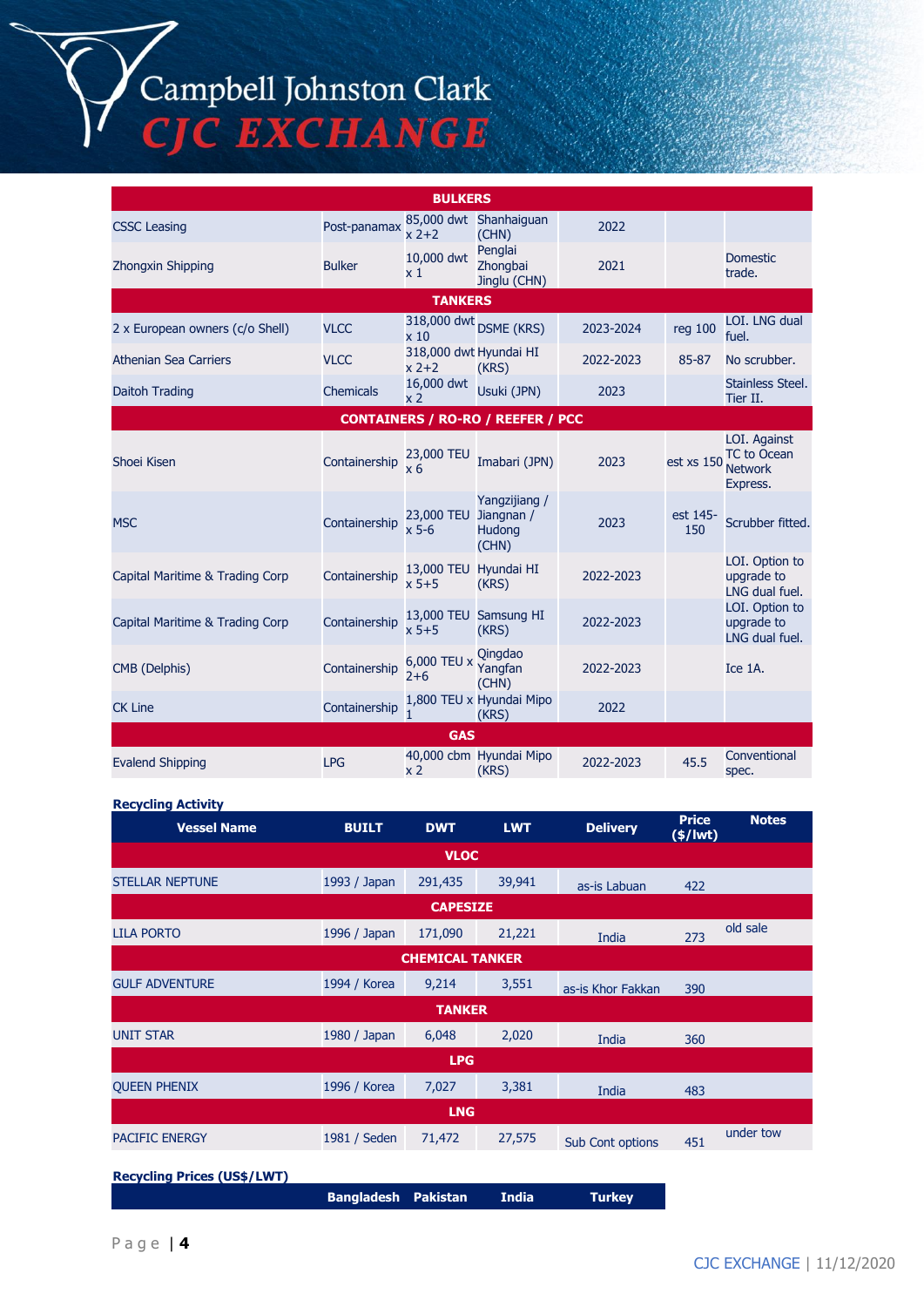# Campbell Johnston Clark **TIC EXCHANGE**

| <b>Newbuild and Second Hand Values (\$ million)</b> |         |         |         |         | <b>Indices</b> |
|-----------------------------------------------------|---------|---------|---------|---------|----------------|
| Dry Cargo/Bulk/Tween/Gen Cargo                      | 400/415 | 390/400 | 380/390 | 225/235 |                |
| Tank/Cont/Ro-Ro/Capes/LPG/PCC                       | 415/430 | 400/410 | 390/400 | 235/250 |                |

|                            | <b>Newbuild</b>  | 5 Year    | 10 Year        |
|----------------------------|------------------|-----------|----------------|
| <b>Tankers</b>             |                  |           |                |
| <b>VLCC</b>                | 85               | 63        | 43             |
| <b>SUEZMAX</b>             | 56               | 43        | 29             |
| <b>AFRAMAX</b>             | 45               | 32.5      | 20             |
| <b>MR</b>                  | 34               | 26        | 16.5           |
| <b>Bulkers</b>             |                  |           |                |
| <b>CAPESIZE</b>            | $46.5^{\circ}$   | 26        | 17             |
| <b>KAMSARMAX / PANAMAX</b> | $25^{\prime}$    | 20.5k     | 14k / 12.5p    |
| ULTRAMAX / SUPRAMAX        | $23.5u^{\wedge}$ | 17.5u/15s | 10.5s          |
| <b>HANDYSIZE</b>           | $22.5^{\circ}$   | 14.5      | $\overline{9}$ |
|                            |                  |           |                |

 $^{\wedge}$ =Chinese price (otherwise based upon Japanese / Korean country of build)

This report has been produced for general information and is not a replacement for specific advice. While the market information is believed to be reasonably accurate, it is by its nature subject to limited audits and validations. No responsibility can be accepted for any errors or any consequences arising therefrom. No part of the report may be reproduced or circulated without our prior written approval. © E.A. Gibson Shipbrokers Ltd 2020.

# CJC Market News



Campbell Johnston Clark (CJC) is a medium-sized international law firm advising on all aspects of the shipping sector, from ship finance to dry shipping and comprehensive casualty handling, and all that happens in between. Today, we Campbell Johnston Clark have offices in London, Newcastle, Singapore and Miami.

## **Turkish Cargoship Detained by Libyan National Army**



The Jamaican-flagged m.v. Mabrooka (IMO: 9328613), which was transporting medicine to the Libyan port of Mistrata, has been seized off Libya by rebel forces despite a truce in the country's civil war. The Turkish-owned cargoship was intercepted and detained by the Libyan National Army (LNA) off Ras al-Hilal on 5th December, for supposedly failing to comply with instructions.

Turkey is the main foreign backer of the internationally recognised Government of National Accord (GNA), which has been fighting the LNA for years. The GNA was founded in 2015

under a UN-led agreement, but efforts for a long-term political settlement have failed due to a military offensive by the LNA, which is backed by Russia, the United Arab Emirates and Egypt.

**C.O.B Friday**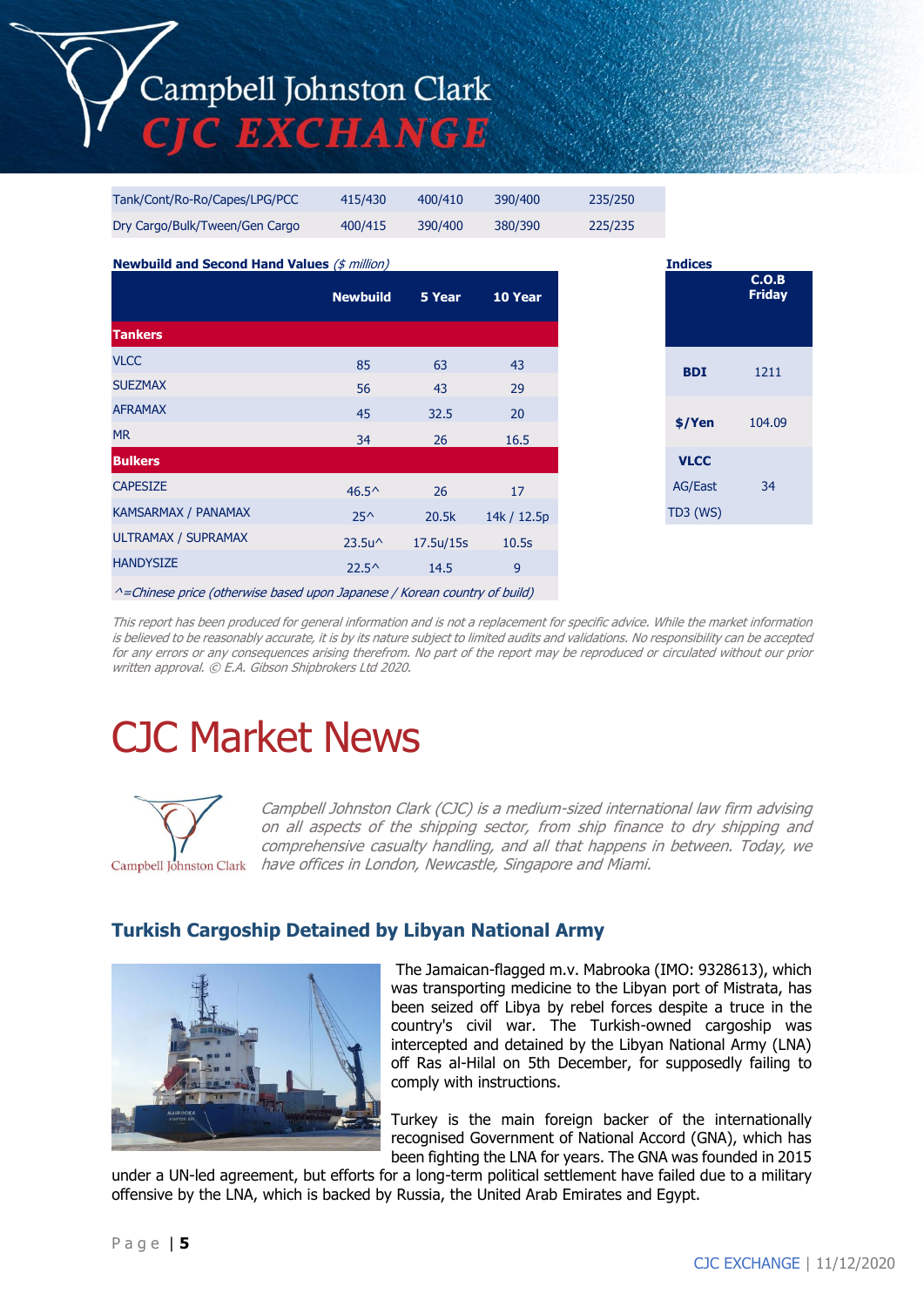

Libya has been in turmoil since the 2011 overthrow of Muammar Gaddafi and although the GNA and LNA signed a ceasefire in October 2020, this latest incident could indicate that the country's civil conflict is not over.

The Mabrooka was heading from an anchorage in Port Said in Egypt to Misrata in Libya when the AIS stopped transmitting at around 1905 GMT on 4th December. The next day, the vessel was spotted 4.4 nautical miles (8 km) north of Ras al-Hilal port and boarded by LNA armed soldiers.

An LNA spokesperson said the vessel had not responded to hails over radio and was operating within Libyan territorial waters and the LNA's no-sail zone. This is the sixth LNA seizure in the no-sail zone in 2020 and the second involving a Turkish-owned vessel.

## **Four Vessels Sanctioned by US for Involvement in North Korean Coal Trade**



Five companies and four ships were blacklisted for violating international sanctions against North Korea on Tuesday. The companies comprised Chinese manager Weihai Huijiang Trade, Vietnam-based Thinh Cuong and registered owners Good Siblings Ltd, Always Smooth Ltd and Silver Bridge Shipping. The associated vessels were the 7,000-dwt Asia Bridge (built 1991), 6,400-dwt Calm Bridge (built 1984), 8,000-dwt Lucky Star (built 1991) and 6,880-dwt Star 18 (built 1991).

The United States said that all of the ships loaded North Korean coal, with the Lucky Star and Star 18 sailing to Vietnam.

"[North Korea] continues to circumvent the [United Nations] prohibition on the exportation of coal, a key revenue generator that helps fund its weapons of mass destruction programmes," US secretary of the Treasury Steven Mnuchin said.

The US State Department began offering rewards of up to \$5m for information on North Korea's illicit trading through its Rewards for Justice programme, specifically targeting ship-to-ship transfers of cargo destined for, or originating from, North Korea; North Koreans working internationally, and entities worldwide doing business with North Korea in relation to weapons and luxury goods.

The scheme comes as the US accuses China of helping North Korea violate international sanctions, alleging that the former had sent ships laden with prohibited goods to the sanctioned state 555 times in the past year.

### **Global Container Shortage Causes Major Disruptions**



Container shortages have become a new challenge for suppliers as the world plays catch up on the back of the economic disruption caused by the Coronavirus.

Empty 40-foot-containers are currently in short supply – more than ever before. Roughly 60% of global goods move by container, and according to United Nations trade data there are close to 180 million containers worldwide. The CAx, an index of container availability, is now at record low levels. For week 49 Shanghai Port was just 0.03 – compared with 0.53 ten weeks previously, and 0.66 in